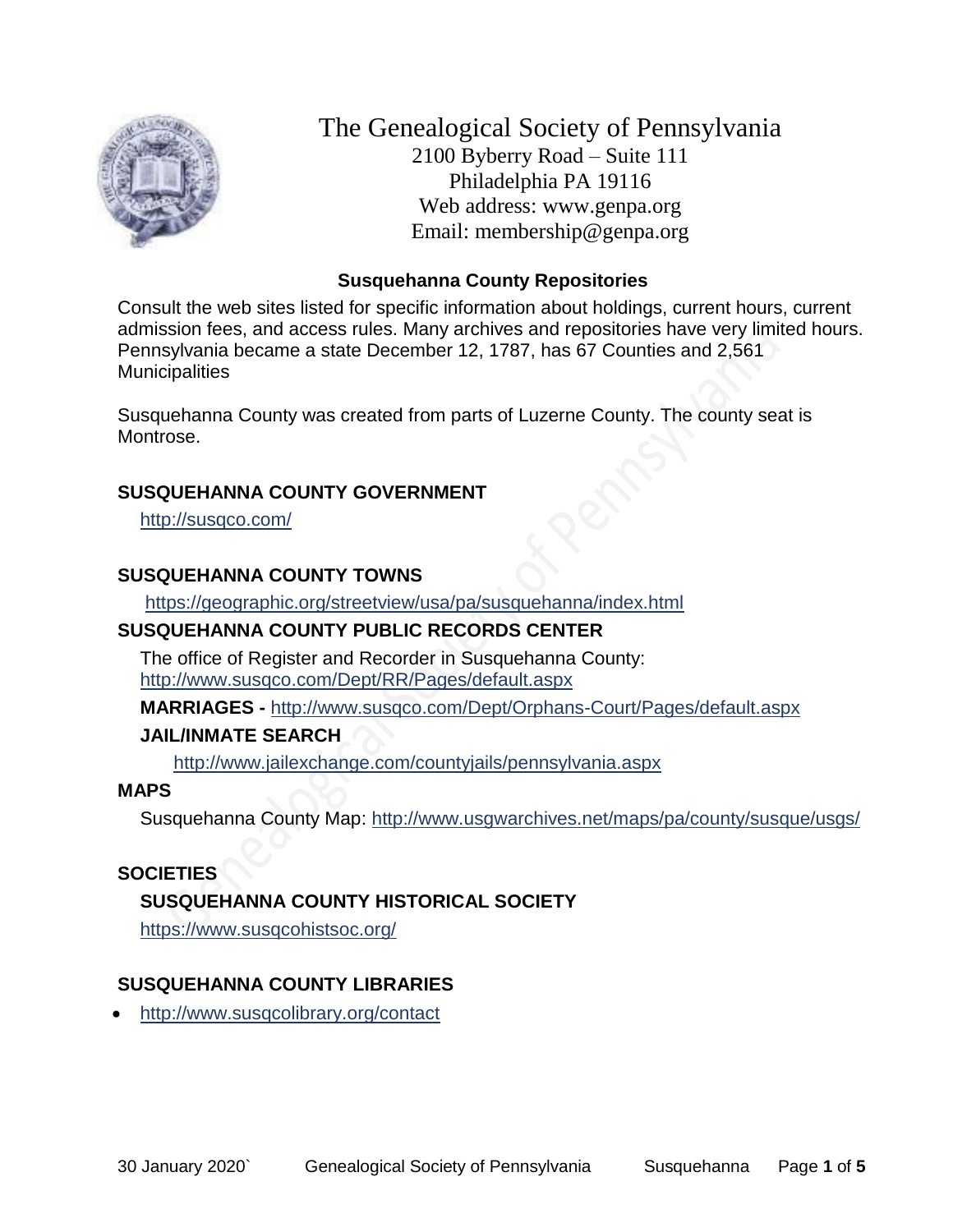### **RESOURCES**

- **Genealogical Society of Pennsylvania GSP** [http://GenPA.org](http://genpa.org/) **GSP Research** <https://genpa.org/research/>
- PAGenWeb **Susquehanna** County <http://usgwarchives.net/pa/susquep.html>
- Obituaries –
- LDS <http://ldsgenealogy.com/PA> [http://www.newspaperobituaries.net/pennsylvania/susquehanna\\_county\\_obituaries.htm](http://www.newspaperobituaries.net/pennsylvania/susquehanna_county_obituaries.htm)
- County Newspapers
	- o *Independent* <http://www.susqcoindy.com/PS/>
	- o *Susquehanna County Transcript-* <http://www.susqcoindy.com/PS/>
	- o *Forest City News* <http://forestcitynews.com/>
- **Random Acts of Kindness** <https://www.raogk.org/>
- **Family Search LDS:** <https://familysearch.org/>Free site but does require a login Collection List <https://familysearch.org/search/collection/list> [https://www.familysearch.org/wiki/en/Susquehanna\\_County,\\_Pennsylvania\\_Genealogy](https://www.familysearch.org/wiki/en/Susquehanna_County,_Pennsylvania_Genealogy)
- **Collections at the Historical Society of Pennsylvania HSP**  <http://hsp.org/collections>
	- HSP is membership based and there is a fee 1300 Locust Street, Philadelphia, PA 19107 215-732-6200 ext. 235 or [membership@hsp.org](mailto:membership@hsp.org)
- **RG-47. RECORDS OF THE COUNTY GOVERNMENTS** Guide to African American Resources at the Pennsylvania State Archives <http://www.phmc.state.pa.us/bah/aaGuide/AA-RG-47.html>
- **National Archives of Philadelphia** (**NARA**) Mid Atlantic Region: [http://www.nara.gov/research\\_rooms/mid\\_atlantic/](http://www.nara.gov/research_rooms/mid_atlantic/) **Records Request Process**

National Archives 14700 Townsend Road Philadelphia, Pennsylvania 19154-1096 Telephone: (215) 305-2044 Fax: (215) 305-2038 E-mail: [philadelphia.archives@nara.gov](mailto:philadelphia.archives@nara.gov) <https://www.archives.gov/philadelphia>

# **Naturalizations: NARA**

Pennsylvania: Philadelphia, 1790-1991; Pittsburgh, 1820-1979; Erie, 1940-1972; Scranton, 1901-1990; Wilkes-Barre, 1943-1972; Williamsport, 1909-1913; and Harrisburg, 1911-1917

### **MILITARY**

The National Archives at Philadelphia (**NARA**), through its partners Ancestry.com and Fold3.com, provides access to records relating to the military service of individuals from the American Revolution through World War II. Please note that Official Military Personnel Files from World War I to the present are held by the National Archives at St. Louis. <https://www.archives.gov/st-louis>

World War I and World War II, Fourth Enumeration Draft Cards can also be accessed through our partner sites. In addition, Records of the Selective Service System, 1940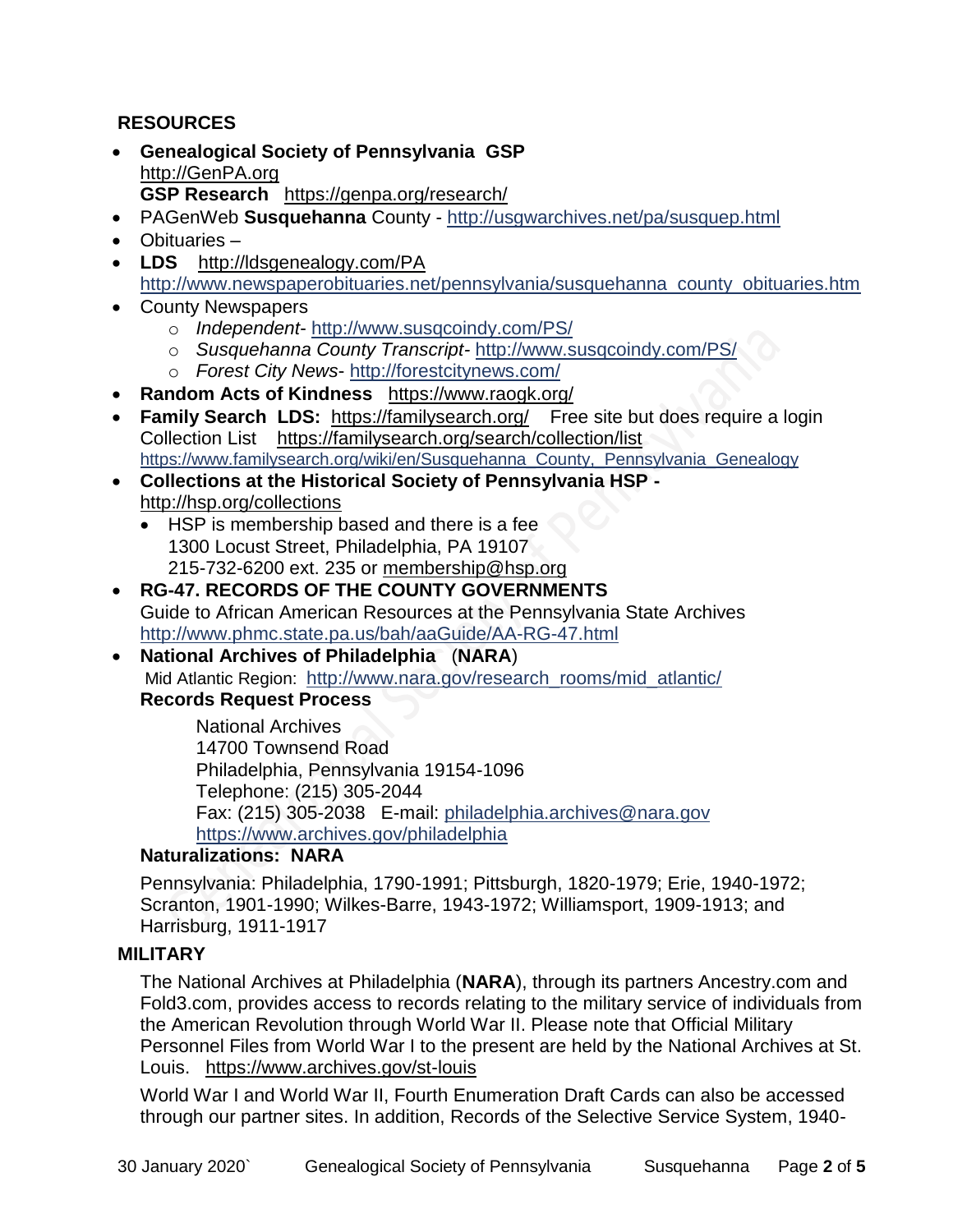1969, for individuals from Delaware, Maryland, Pennsylvania, Virginia, and West Virginia are available from the National Archives at St. Louis. Copies of World War I draft cards can be requested from the National Archives at Atlanta [\(Atlanta.archives@nara.gov](mailto:Atlanta.archives@nara.gov) ).

For information on obtaining World War II era and later draft cards, please see <http://www.archives.gov/st-louis/archival-programs/other-records/selective-service.html> <https://www.archives.gov/philadelphia/public/family-history.html#military>

#### **Pennsylvania Military Records Research Guide**

<https://www.raogk.org/pennsylvania-genealogy/pa-military-records/>

#### **Probate – Wills Administrations**

Probate records may include Person's exact death date, Names of the family members, Family relationships, Names of spouses of children, Residences, Adoption or guardianship of minor children or dependents, Worth of the property and land holdings, Evidence of occupation, religion, or military service

**Family Search:** Pennsylvania Probate Records, 1683-1994 <https://familysearch.org/>

This collection includes probate records created in Pennsylvania counties. The records include wills, estate records and indexes.

### **State of Pennsylvania Vital Records**

The **Pennsylvania State Archives** collects, preserves and makes available for study the permanently-valuable public records of the Commonwealth, with particular attention given to the records of state government.

Mailing address: 350 North Street Harrisburg, PA 17120 Email: Email PA State Archives Phone: (717) 783-3281

GPS address: 801 North 3rd Street Harrisburg, PA 17102 Coordinates: 40.266080, - 76.886053

# **BIRTH CERTIFICATES**, 1906-1910

The Division of Vital Records (DVR) maintains birth records that occurred in Pennsylvania from 1906 to the present.

For information on public records (births occurring from 1906 to 1910), click on Pennsylvania State Archives <http://www.phmc.pa.gov/archives/Pages/default.aspx>or our Genealogy page.

[http://www.health.pa.gov/MyRecords/Certificates/Genealogy/Pages/14125.aspx#.WNvL](http://www.health.pa.gov/MyRecords/Certificates/Genealogy/Pages/14125.aspx#.WNvLKfkrJHY) **[KfkrJHY](http://www.health.pa.gov/MyRecords/Certificates/Genealogy/Pages/14125.aspx#.WNvLKfkrJHY)** 

### **Death Certificates**, 1906-1965

Original birth certificates for 1906-1910 and death certificates for 1906-1965 are available at the State Archives. Digital copies of the 1906-1908 birth certificates and the 1906-1963 death certificates may be found on Ancestry.com. Pennsylvania residents can access these records free of charge through Ancestry.com Pennsylvania. A free account can be created.

# **Certified Copies of Death Certificates**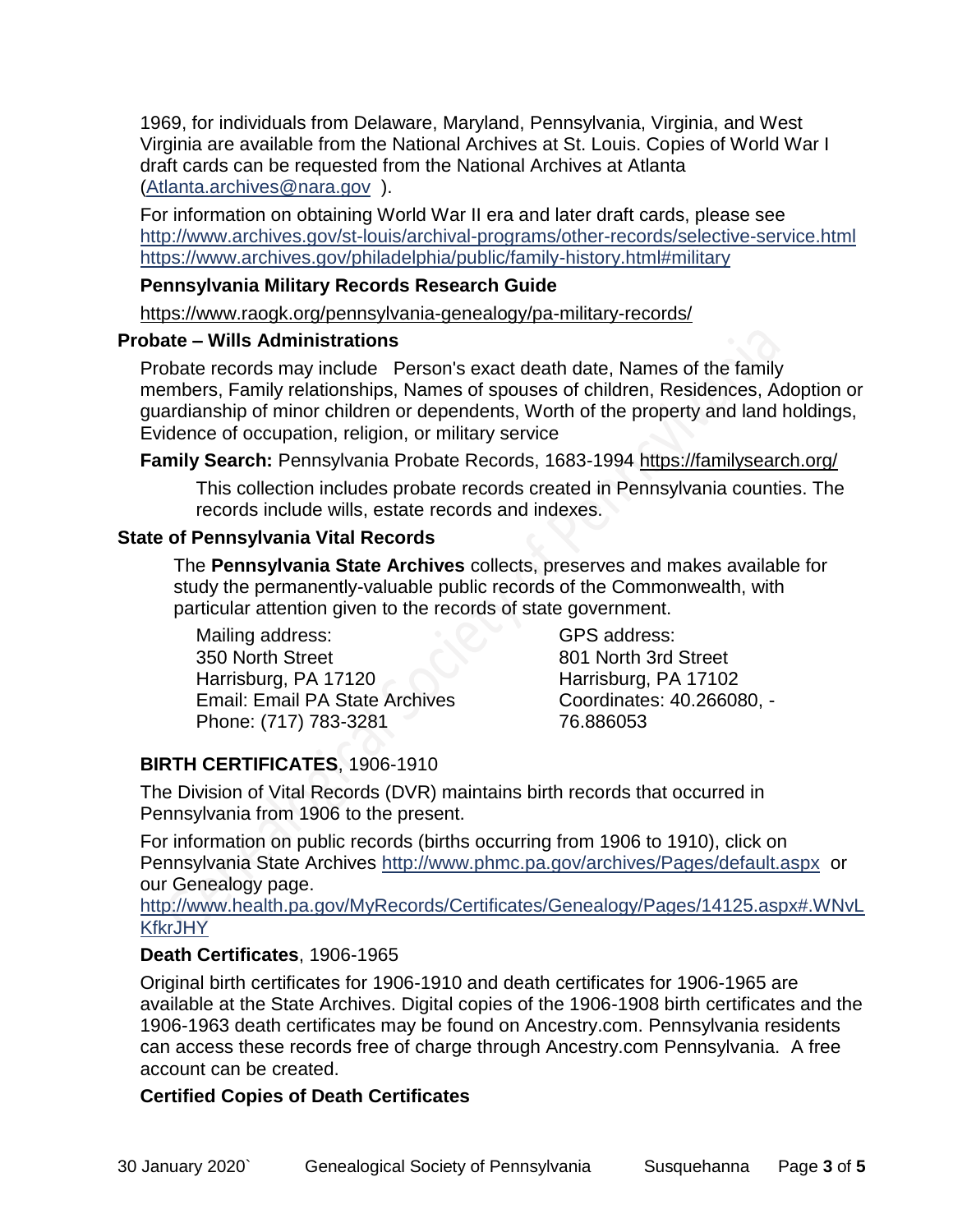The Division of Vital Records maintains records of deaths that occurred from 1906 to the present. Certified copies of death certificates (with a raised seal) http://www.health.pa.gov/MyRecords/Certificates/DeathCertificates/Pages/default.aspx# .WP4qlNLytHa

# **BIRTH AND DEATH CERTIFICATES PRIOR TO 1906**

The Division of Vital Records began collecting birth and death certificates in 1906. Contact the appropriate Pennsylvania County Courthouse for births and deaths that occurred prior to 1906.

**COUNTY COURTHOUSES** [http://www.pacourts.us/courts/courts-of-common](http://www.pacourts.us/courts/courts-of-common-pleas/individual-county-courts)[pleas/individual-county-courts](http://www.pacourts.us/courts/courts-of-common-pleas/individual-county-courts)

# **PHMC > ARCHIVES > RESEARCH ONLINE >** [VITAL STATISTICS RECORDS](http://www.phmc.pa.gov/Archives/Research-Online/Pages/Vital-Statistics.aspx)

Birth Indices  $\sim$  Census Records  $\sim$  County and Municipal Records  $\sim$  Coal Miners  $\sim$  Death Indices  $\sim$  Indentured Servants  $\sim$  Naturalization and Immigration  $\sim$ Naturalizations, PA Supreme Court  $\sim$  Prison Records  $\sim$  Ships' Passenger Lists  $\sim$ Vital Statistics  $\sim$ 

### **LAND RECORDS INDICES**

PHMC > Archives > Research Online > Land Records Indices

<http://www.phmc.pa.gov/Archives/Research-Online/Pages/Land-Records-Indices.aspx>

PRE-1733 LAND RECORD INDEXES ~ POST-1733 LAND RECORD INDEXES ~ APPLICATION REGISTERS  $\sim$  SURVEYS AND SURVEY LISTS  $\sim$  MILITARY BOUNTY LAND  $\sim$  MAPS

### **NATIONAL ARCHIVES OF PHILADELPHIA**

14700 Townsend Road Philadelphia, Pennsylvania 19154-1096 Telephone: (215) 305-2044 Fax: (215) 305-2038 E-mail: [philadelphia.archives@nara.gov](mailto:philadelphia.archives@nara.gov)

### **Records Available**

- Census Records
- Ship's Passenger Lists
- Naturalization Records
- Military Service Records

# **Scholarly Commons at University of Pennsylvania,**

### **Magazine of Early American Datasets** <http://repository.upenn.edu/mead/>

The Magazine of Early American Datasets (MEAD) is an online repository of datasets compiled by historians of early North America. MEAD preserves and makes available these datasets in their original format and as comma-separated-value files (.csv). Each body of data is also accompanied by a codebook. MEAD provides sweet, intoxicating data for your investigations of early North America and the Atlantic World.

### **Research at GSP** <https://genpa.org/research/>

We would appreciate knowing if you come across an error or broken link. Email [membership@genpa.org](mailto:membership@genpa.org)